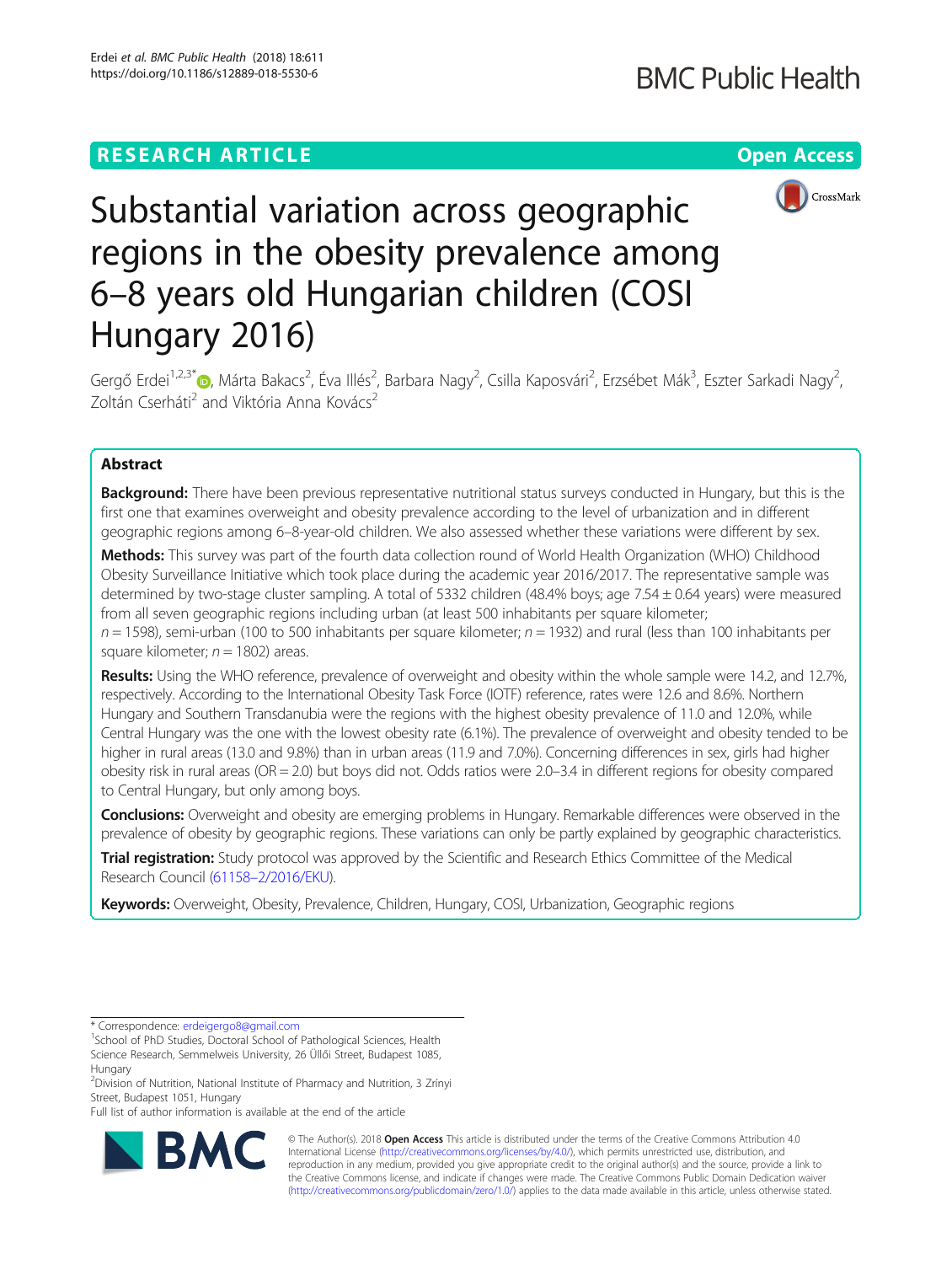# Background

Overweight and obesity among children are one of the most important public health issues of our time [\[1](#page-7-0)]. Child and adolescent overweight has significant medical and non-medical impacts both in childhood and later in life [\[2](#page-7-0)]. Approximately 7% of national health budgets are spent on diseases linked to obesity each year in the EU [[3\]](#page-7-0). Therefore, childhood obesity is a particular challenge for a health system with limited resources such as the one in Hungary [\[4\]](#page-7-0).

Several studies investigated the differences in obesity prevalence between urban and rural areas, but results are controversial. The majority of studies found higher overweight and obesity prevalence in rural areas compared to urban areas [\[5](#page-7-0)–[7](#page-7-0)], however others have found the opposite [[7,](#page-7-0) [8](#page-7-0)]. Besides, the pathways that lead to differences in the prevalence between urban and rural areas are not well understood. Possible explanations might be the social and cultural differences which in some cases are influenced by lower educational attainment, and the variety in the presence of certain risk factors between urban and rural environments such as less possibilities for physical activity due to higher distance to recreational facilities, transport options or due to safety concerns for active mobility in rural areas  $[9-12]$  $[9-12]$  $[9-12]$  $[9-12]$  $[9-12]$ . More possibilities for eating out particularly in fast food restaurant or higher costs of fruit and vegetables in urban settlements may also explain partly this phenomena [\[13](#page-7-0)]. Finally, residents in rural areas may lack access to primary prevention efforts [[14\]](#page-7-0).

Research investigating regional differences in obesity prevalence have received less attention, particularly in child population. It appears that area level socio-economic and cultural factors are important predictors of childhood obesity [[15](#page-8-0)], however the exact causes of regional differences in the prevalence rates are not clear yet [[16](#page-8-0)].

Given that the social  $[17]$  $[17]$ , cultural  $[18]$  $[18]$  and economic context [\[19\]](#page-8-0) as well as the built environment [\[20\]](#page-8-0) seem to have great impact on weight status, and the fact that these factors differ both between rural versus urban areas and by regions, this paper aimed to study the overweight and obesity prevalence both according to urbanization level and in different geographic regions. The second aim was to get information about the sex effect on these differences. Our hypothesis was that there are differences in overweight and obesity prevalence among Hungarian children both by regions and by urbanization levels, and sex has an impact on these varieties.

# Methods

Childhood Obesity Surveillance Initiative (COSI) was initiated by the WHO Regional Office for Europe in 2007 [[21\]](#page-8-0). According to COSI protocol the participant countries collect measured data on the prevalence of overweight and obesity using standardized methods applying on nationally representative samples of children aged 6–9 years [[22\]](#page-8-0). COSI is a repeated cross-sectional study, which  $-$  besides the anthropometric measurements ─ collects data about school environment (mandatory part) and about dietary and activity habits on individual level (voluntary part).

The COSI protocol is in accordance with the International Ethical Guidelines for Biomedical Research Involving Human Subjects [[23](#page-8-0), [24](#page-8-0)]. The Hungarian COSI survey was approved by the National Scientific and Ethical Committee (61158–2/2016/EKU).

# Sampling design

Target population for Hungary was defined as children aged 7.0–7.9 years on September 1, 2016. Following the COSI protocol, we aimed for a minimum sample size of 2800 pupils. Assuming 90% response rate and taking a design effect of 1.2 we have planned to enroll 3100 children. This design at 80% power allowed us to detect a minimum difference of 0.10 Z-score in mean BMI per year at a two-sided 5% significance level. To draw a national representative sample, two-stage stratified sampling procedure was applied. The first stage sampling was stratified on counties. In this stage 155 schools from the sampling frame of size 2370 were selected. For the second stage we used a simple random sampling, choosing one 1st and 2nd classes within each previously selected first stage. Schools which had merged classes with less than 10 students in the 1st grade or did not have 1st grade classes ( $N = 593$ ) were excluded. Schools for children with special needs  $(N = 75)$  and schools owned by private persons or companies  $(N = 12)$  were also excluded. The final sample comprised of 155 schools with 310 1st and 2nd grade classes.

The final data set contained 5454 measured children of which 16 were excluded (height was out of the range of mean ± 3SD). For the sake of comparability, exclusion criteria was the same as in the previous COSI Hungary round. Although the targeted population was the 7-yearold children  $(N = 2651)$ , participation of 6-year-olds  $(N = 1180)$  and 8-year-olds  $(N = 1501)$  were significant, thus, this paper also includes these data in the analysis (Table [1](#page-2-0)).

#### Study procedures

In 2016, only the mandatory COSI elements were carried out in Hungary. These are the anthropometric measurements (body height and body weight) and the COSI mandatory school record form collecting information about the school environment. Data were gathered in a 4-week-long period between 3rd and 31st October, 2016. An opt-out consent approach was used,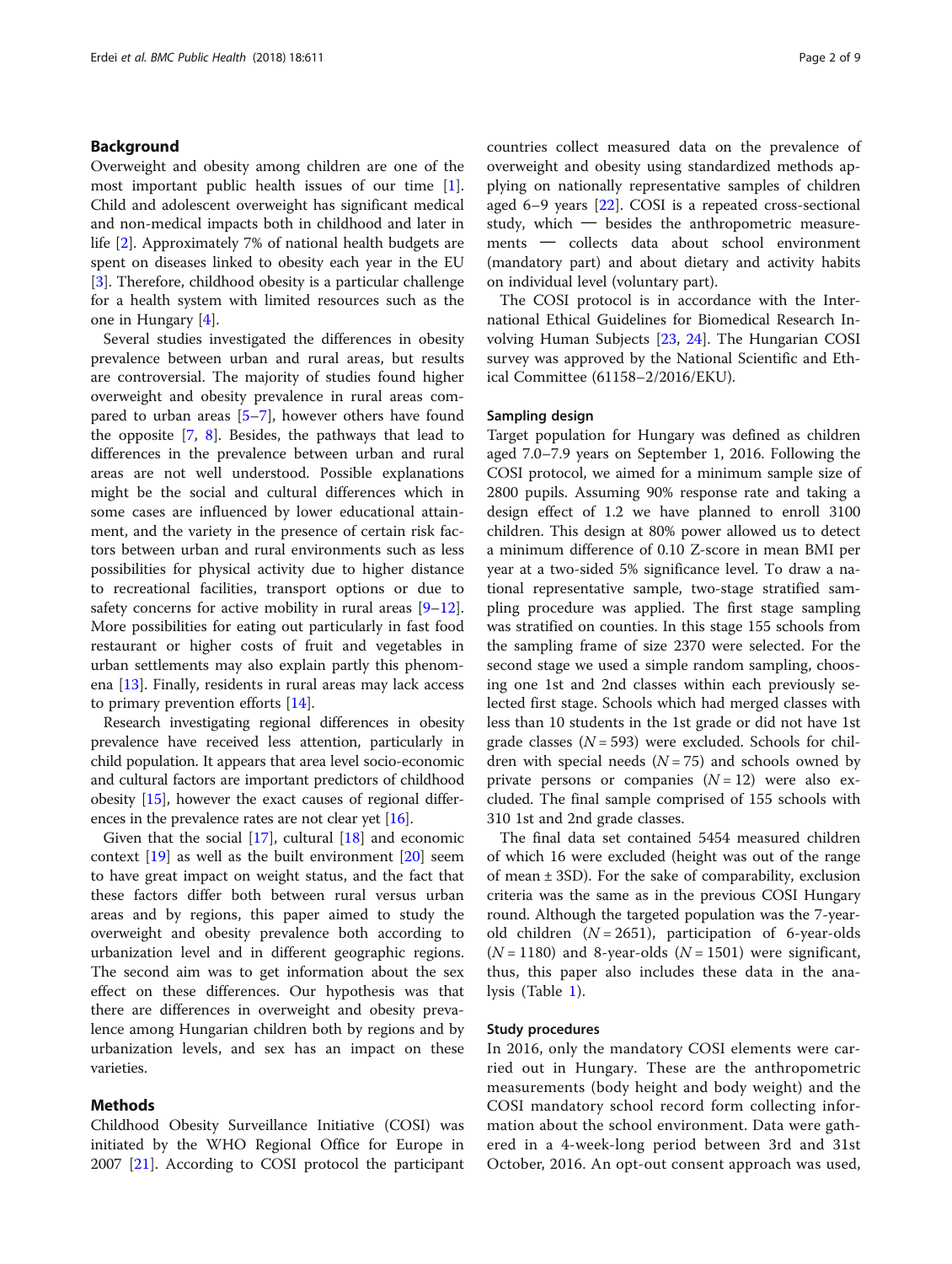<span id="page-2-0"></span>Table 1 Descriptive characteristics of study participants

|                                    | Number | Percent |
|------------------------------------|--------|---------|
| Total                              | 5332   | 100     |
| Girls                              | 2579   | 51.6    |
| Boys                               | 2753   | 48.4    |
| Age                                |        |         |
| 6-year-old                         | 1180   | 22.1    |
| 7-year-old                         | 2651   | 49.7    |
| 8-year-old                         | 1501   | 28.2    |
| Geographic region                  |        |         |
| Central Hungary                    | 1524   | 28.6    |
| Western Transdanubia               | 491    | 9.2     |
| Central Transdanubia               | 539    | 10.1    |
| Southern Transdanubia              | 386    | 7.2     |
| Northern Hungary                   | 670    | 12.6    |
| Northern Great Plain               | 970    | 18.2    |
| Southern Great Plain               | 752    | 14.1    |
| Level of urbanization <sup>a</sup> |        |         |
| Urban                              | 1598   | 30.0    |
| Semi-urban                         | 1932   | 36.2    |
| Rural                              | 1802   | 33.8    |

 $a<sup>a</sup>$ Urban:  $\geq$  500 inhabitants/ km2. Semi-urban: < 500 and  $\leq$  100 inhabitants/ km2. Rural: < 100 inhabitants/ km2

so if the parents did not want their children to participate in the study, they would get in touch with the research team.

Anthropometric measurements were carried out by 134 school nurses. Body weight and height were measured according to WHO standardized techniques. All fieldworkers received a training CD about measuring tools, assembly guidelines and a demonstration video on the height and weight measurements using WHO standards [\[23\]](#page-8-0). Before the measurements, school nurses recorded the following data on individual level: date of birth, sex, place of living (only the name of the city, town or village), clothes worn at the time of measurement and whether breakfast was consumed on that day. Time of measurements was also noted. Children's verbal permission was requested before taking the measurements. Children were asked to remove their shoes as well as heavy clothing (sweaters, jackets etc.) and other personal items (wallets, mobile phones, key chains etc.). Most children were dressed in gym clothes (48.2%) or in light clothing (40.2%). Body weight was measured to the nearest 0.1 kg (kg) using portable digital OMRON BF511 weight scales, and body height was measured standing upright, to the nearest 0.1 cm (cm) using 2 M wall mounted stadiometer (model number: ar6547) roll-up height measurer. Weight and height measurements were taken only once for each child.

A member of the expert team from the national coordinating institute verified the completeness of forms, schools with incomplete questionnaires were contacted and the missing responses were supplemented.

# Definition of overweight and obesity

To ensure comparability with other works, prevalence rates are presented both according to the IOTF [\[25,](#page-8-0) [26](#page-8-0)] (overweight was defined as age-and-sex specific ≥25 and < 30 BMI, and obesity was defined as age-and-sex specific ≥30 BMI) and to the WHO (overweight was defined as age-and-sex specific > 1 Standard Deviation (SD) and  $\leq$  2 SD, and obesity was defined as age-and-sex spe- $\text{cific} > 2 \text{ SD}$  cut-off points [\[27](#page-8-0), [28](#page-8-0)]. However, for analyzing the differences by the level of urbanization and by regions prevalence rates are only demonstrated according to the IOTF criteria as these cut-off values are closer to Hungarian national cut-off values [\[29\]](#page-8-0) than the WHO cut-offs, particularly for obesity where the WHO cutoffs are much lower than either the national or the IOTF cut-offs [[30\]](#page-8-0).

#### Geographic location and urbanization grade

Hungary can be divided into seven regions: Northern Hungary, Northern Great Plain, Southern Great Plain, Southern Transdanubia, Western Transdanubia, Central Transdanubia, and Central Hungary (Fig. [1](#page-3-0)). Beyond the geographic distribution, residence of children were grouped into urban, semi-urban or rural categories as follows: a) urban: the population density is at least 500 inhabitants per square kilometer; b) semi-urban: between 100 and 500 inhabitants per square kilometer; c) rural: the population density is less than 100 inhabitants per square kilometer [[31\]](#page-8-0).

# Data processing

All data was processed anonymously. EpiData Entry 3. 1 software was used for data entry, which included built-in range (e.g. outliers, out of range values) and consistency checks for validation. Two independent data clerks entered the individual data two times to provide quality assurance. In order to get the exact age of each child, the birthdate was subtracted from the measurement date then variables with age in years were created. The exact weight of each child was adjusted for the weight of clothes worn (− 0.13 kg for gym clothes, − 0.195 kg for light clothing and − 0.6 kg for heavy clothing) then body mass index (BMI, kg/m2) was calculated.

Using the survey data, we performed descriptive statistical analysis and built regression model to assess association between prevalence of overweight and obesity, and a few health determinants. By applying sampling weight developed according to the sampling procedure, the analysis was fitted to sampling characteristics. For each country a weight was calculated based on the proportion of population groups formed by sex and age. Taking into account the two-stage sampling procedure, we used the school-ID for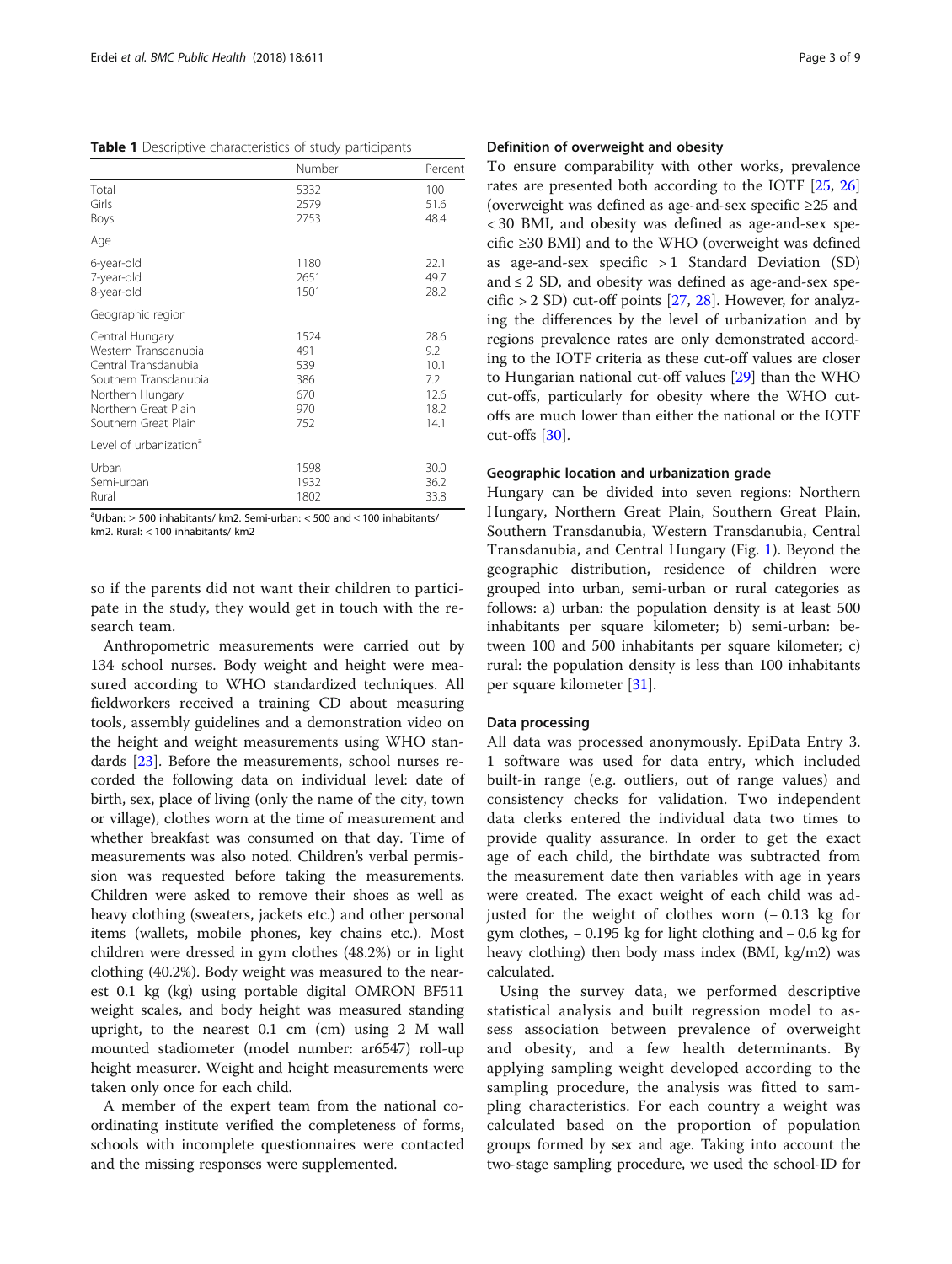<span id="page-3-0"></span>

calculating the final design weight. Pearson  $\chi^2$  test was used for categorical variables to test gender differences. The mean values between two independent samples were compared using independent sample t-test after testing for normality. Multivariable logistic regression was used to estimate oddsratios (OR) for childhood overweight and obesity with 95% confidence interval (95% CI). For dependent variable overweight or obesity was used; level of urbanization, age, and different geographical regions as independent variables at once were included in the models. A  $p$  value  $< 0.05$  level was considered statistically significant. We used STATA 11 statistical software for population estimates and data analysis.

# Results

The current population estimates are based on the representative sample of 5332 schoolchildren aged 6.0 to 8.99 years (mean age  $7.54 \pm 0.64$  years; 48.4% boys). Table [1](#page-2-0) summarizes participants' characteristics. Concerning the level of urbanization, number of children in the urban, semi-urban and rural were approximately equal.

Table [2](#page-4-0) presents the anthropometric variables in the studied population. Height and weight rise with age in both sex. Boys in every age group are taller and heavier than girls, but significant sex difference was only obtained in height among 7-year-olds (126.6 cm vs. 127.7 cm;  $p < 0.0001$ ) and in weight among 8-year-old children (28.7 kg vs. 29.9 kg; p < 0.003). BMI rose parallel with age except in girls between 7 and 8 years (16.7 kg/m<sup>2</sup> vs. 16.7 kg/m<sup>2</sup>). We found relevant but statistically not significant BMI difference between 8 year-old boys and girls  $(17.1 \text{ kg/m}^2 \text{ vs. } 16.7 \text{ kg/m}^2)$ .

Prevalence of overweight and obesity are described in Table [3](#page-4-0). Depending on which definition we used the prevalence of overweight varied from 13.1 to 16.4% in girls and from 9.6 to 15.3% in boys. The prevalence of obesity was 7.4–12.1% in girls and 8.2–16.0% in boys. We could not detect significant sex difference in overweight and obesity prevalence among 6–8-year-olds, except for obesity defined using WHO criteria. The pattern in boys and girls were different: overweight and obesity rates increased with age among boys but not in girls where the highest values were seen among the 7-year-olds.

Figures [2](#page-4-0) and [3](#page-5-0) present the prevalence rates according to the level of urbanization and in the different geographic regions. We obtained significant differences in the prevalence rates of overweight and obesity among the seven geographic regions  $(p = 0.0402)$ . Both overweight (including obesity) and obesity were most frequent in Southern Transdanubia (27.2%; 12.0%) while the lowest rates were found in Central Hungary (18.1%; 6.1%) and in Western Transdanubia (20.4%; 8.4%). The obesity prevalence in the region with the highest rate was two times higher than in the one with the lowest rate (12% vs. 6.1%). Overweight and obesity were more common in rural than in urban regions but these variations were not significant.

The multivariable analysis showed distinct results by sex (Table [4\)](#page-5-0).

Using 6-year-old children as a reference, risk estimate for overweight and obesity was not significantly elevated in 7-, and 8-year-old girls but the risk was 1.5-times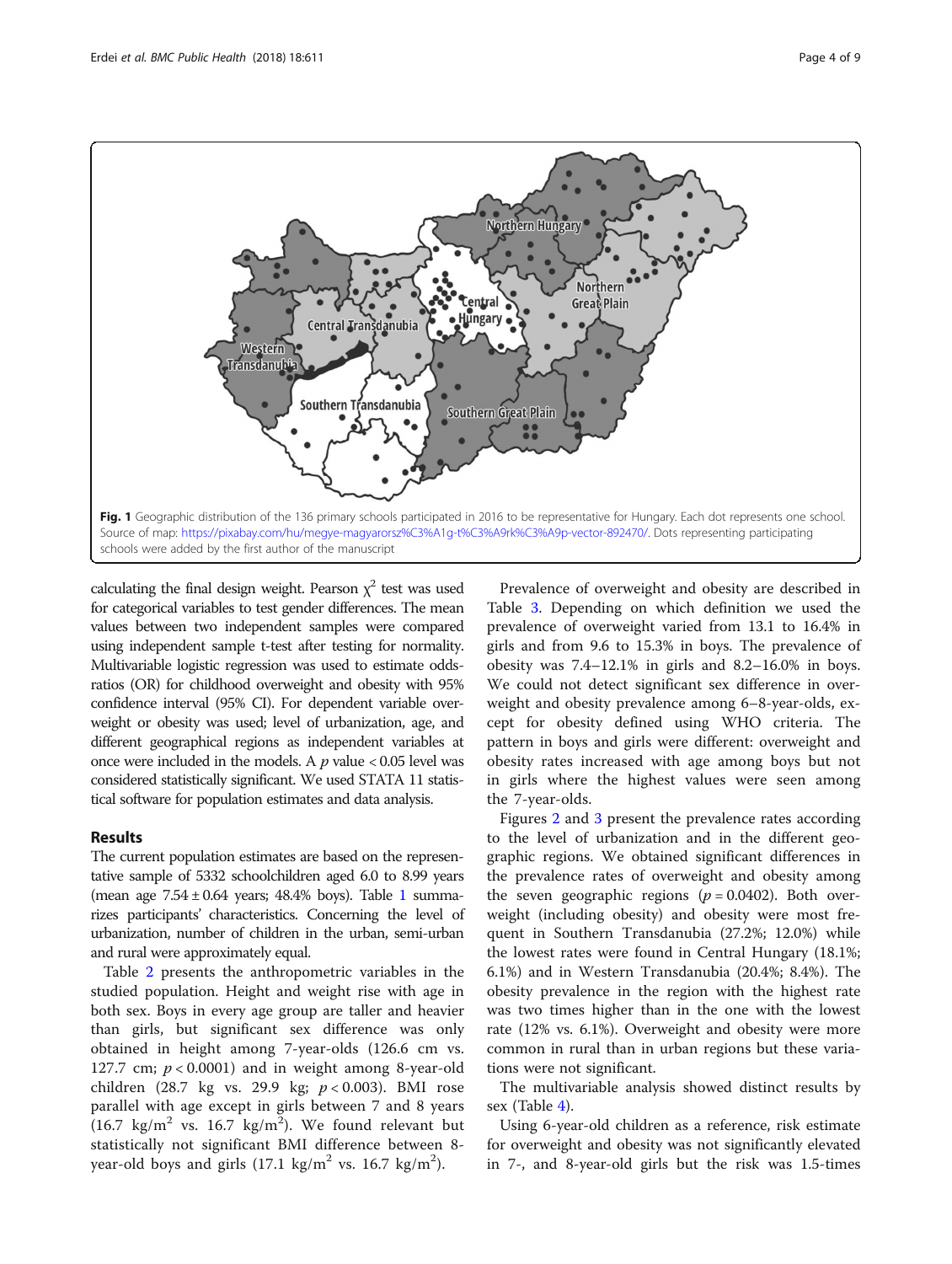<span id="page-4-0"></span>Table 2 Anthropometric variables in 6–8-year-old Hungarian schoolchildren (based on population estimates)

|                 |            | Total                   | Girls                   | Boys                    | Sex                       |  |
|-----------------|------------|-------------------------|-------------------------|-------------------------|---------------------------|--|
|                 | Age        | Mean<br>(95% CI)        | Mean<br>(95% Cl)        | Mean<br>$(95%$ CI)      | difference<br>$p$ -value* |  |
| Height (cm)     | 6-year-old | 122.8<br>(122.3; 123.2) | 122.4<br>(121.9; 122.9) | 123.1<br>(122.4; 123.7) | 0.066                     |  |
|                 | 7-year-old | 127.1<br>(126.8; 127.4) | 126.6<br>(126.2; 126.9) | 127.7<br>(127.2; 128.1) | < 0.0001                  |  |
|                 | 8-year-old | 131.2<br>(130.8; 131.6) | 130.5<br>(129.9; 131.1) | 131.9<br>(131.4; 132.3) | 0.760                     |  |
| Weight (kg)     | 6-year-old | 24.5<br>(24.2; 24.9)    | 24.3<br>(23.9; 24.7)    | 24.7<br>(24.3; 25.2)    | 0.096                     |  |
|                 | 7-year-old | 27.1<br>(26.8; 27.3)    | 26.9<br>(26.6; 27.3)    | 27.2<br>(26.9; 27.6)    | 0.241                     |  |
|                 | 8-year-old | 29.3<br>(28.9; 29.7)    | 28.7<br>(28.1; 29.3)    | 29.9<br>(29.4; 30.5)    | 0.003                     |  |
| BMI ( $kg/m2$ ) | 6-year-old | 16.2<br>(16.0; 16.4)    | 16.1<br>(15.9; 16.3)    | 16.2<br>(16.0; 16.5)    | 0.351                     |  |
|                 | 7-year-old | 16.6<br>(16.5; 16.8)    | 16.7<br>(16.5; 16.9)    | 16.6<br>(16.4; 16.8)    | 0.442                     |  |
|                 | 8-year-old | 16.9<br>(16.7; 17.1)    | 16.7<br>(16.5; 17.0)    | 17.1<br>(16.8; 17.3)    | 0.061                     |  |

BMI body mass index, CI confidence interval

 $*$  p-values (continuous variables) are calculated with t test

Significant *p*-value:  $p < 0.05$ 

|                               |          | IOTF/Cole <sup>a</sup>  |                | WHO 2007 <sup>b</sup> |              |  |
|-------------------------------|----------|-------------------------|----------------|-----------------------|--------------|--|
|                               |          | Overweight              | Obesity        | Overweight            | Obesity      |  |
| Total                         | 6у%      | 11.3                    | 8.3            | 12.6                  | 11.3         |  |
|                               | (95% CI) | (9.5;13.5)              | (6.5; 10.4)    | (10.8; 14.7)          | (9.3; 13.7)  |  |
|                               | 7 y %    | $13 \quad \blacksquare$ | 9.5            | 14.8                  | 13.6         |  |
|                               | (95% CI) | (11.7; 14.5)            | (8.3; 10.7)    | (13.5; 16.3)          | (12.1; 15.2) |  |
|                               | 8 y %    | 13.4                    | 8.2            | 15.0                  | 13.0         |  |
|                               | (95% CI) | (11.8; 15.2)            | (6.9; 9.6)     | $(12.9 - 17.3)$       | (11.3; 14.9) |  |
| Girls                         | 6у%      | 13.1                    | 8.3            | 13.3                  | 10.8         |  |
|                               | (95% CI) | (10.5; 16.4)            | (6.2; 10.8)    | (10.6; 16.5)          | (8.5; 13.6)  |  |
|                               | 7 y %    | 13.6                    | 10.1           | 16.4                  | 12.1         |  |
|                               | (95% CI) | (11.6; 15.8)            | (8.4; 12.0)    | (14.5; 18.5)          | (10.3; 14.3) |  |
|                               | 8 y %    | 13.2                    | 7.4            | 14.7                  | 9.9          |  |
|                               | (95% CI) | (10.4; 16.5)            | (5.7; 9.5)     | (11.7; 18.4)          | (7.8; 12.4)  |  |
| Boys                          | 6у%      | 9.6                     | 8.2            | 12.1                  | 11.8         |  |
|                               | (95% CI) | $(7.4 - 12.4)$          | $(5.8 - 11.5)$ | (9.6; 15.0)           | (9.0; 15.3)  |  |
|                               | 7 y %    | 12.5                    | 8.9            | 13.3                  | 15.0         |  |
|                               | (95% CI) | (10.8; 14.5)            | (7.5; 10.5)    | (11.3; 15.5)          | (13.1; 17.2) |  |
|                               | 8 y %    | 13.6                    | 8.9            | 15.3                  | 16.0         |  |
|                               | (95% CI) | $(11.5 - 15.9)$         | $(7.1 - 11.3)$ | (12.8; 18.1)          | (13.4; 19.0) |  |
| Sex difference<br>$p$ -value* |          | 0.1624                  | 0.8957         | 0.2240                | 0.0011       |  |

Table 3 Prevalence of overweight and obesity among 6-8-yearold Hungarian schoolchildren (based on population estimates)

CI confidence interval

\*p values (categorical variables) are calculated with Pearson  $\chi^2$  test to compare the combined prevalence (age 6–8 years old) of overweight and obesity between boys and girls<br><sup>a</sup> Based on IOTF reference [25, 26]

**b** Based on the WHO growth reference [\[27](#page-8-0)]

increased for overweight for 8-year old boys ( $p = 0.021$ ). Regional differences were more dominant in obesity among boys than in girls. We detected a significantly higher risk (from 2.0 to 3.4 OR) in other regions for obesity compared to Central Hungary among boys. The effect of the level of urbanization was more characteristic in girls than in boys. Being obese has 2-times higher likelihood in rural girls compared to their urban counterparts ( $p = 0.003$ ).

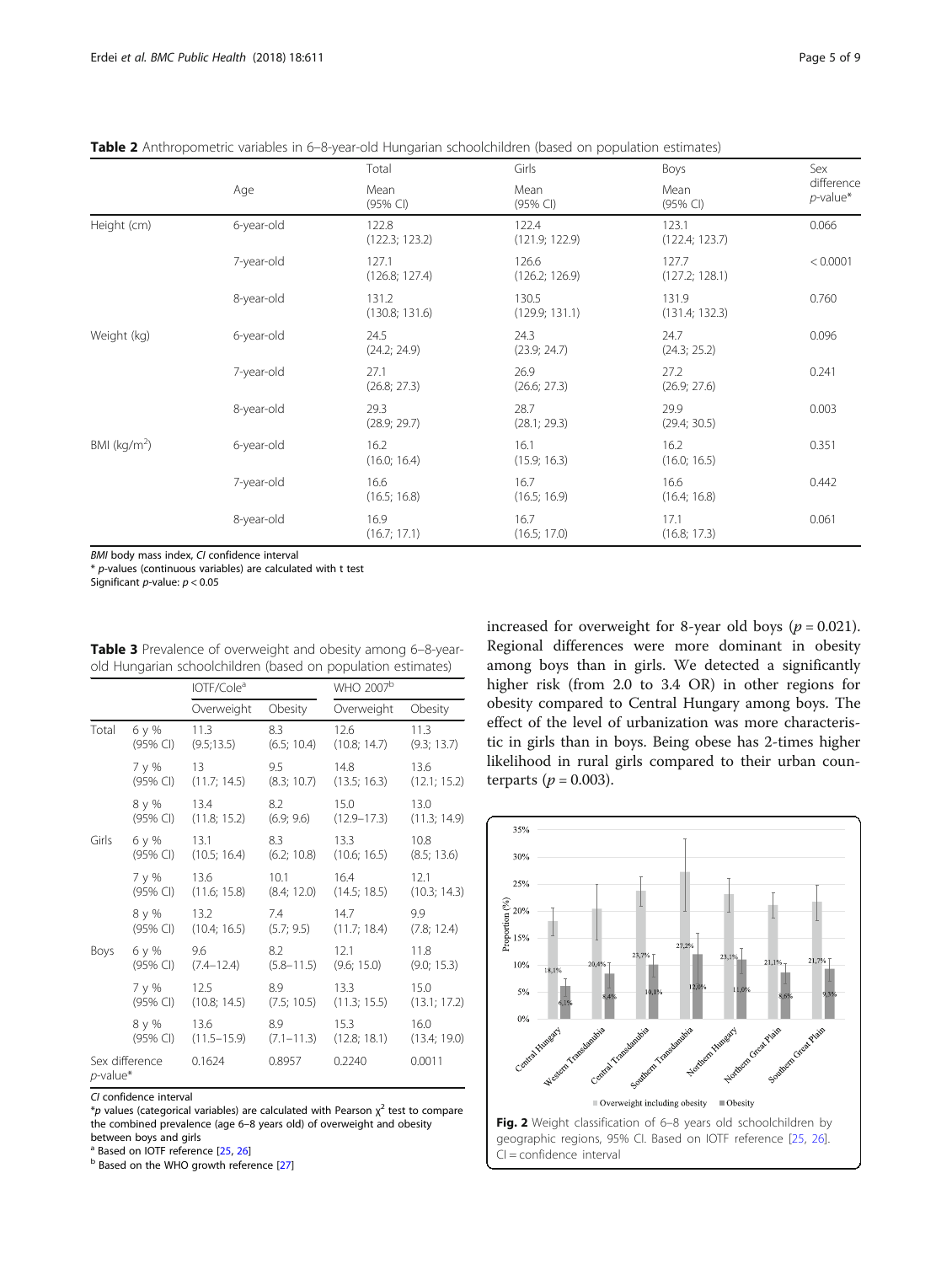<span id="page-5-0"></span>

# **Discussion**

In the current study, the prevalence of overweight was 12.6% and obesity was found to be 8.6% in Hungarian 6–8-year-old children according to the IOTF criteria. Using the WHO growth reference, prevalence was slightly higher, 14.2% for overweight and 12.7% for obesity. Substantial regional differences were found in obesity rates with two-times higher prevalence in the region with the highest compared to the region with the lowest values. Besides, we observed significant sex differences in these varieties.. In our study, the urbanization level of settlements affected only obesity in girls, while regional location was relevant only for obesity in boys.

The prevalence of overweight and obesity among Hungarian children was recently presented in the IDEFICS study [[32\]](#page-8-0). This study, which was conducted in eight European countries, described that 16.6% of boys and 18.2% of girls among 2–9.9 years-olds are overweight or obese in Hungary. A detailed comparison of our data with this study is limited because of the different age categorization of the children.

This paper is unique because this was the first time that the prevalence of overweight and obesity among children was assessed according to the geographical regions of Hungary in a nationally representative sample. The only study that assessed deprived and non-deprived regional differences in childhood obesity prevalence in Hungary was carried out by Bodzsar et al. [\[33\]](#page-8-0) between 2010 and 2012 which compared the nutritional status among 3– 18 years old children in deprived and non-deprived regions. The results of this study can be compared to our data. Regions were graded into 'deprived' and 'non-deprived' areas based on economic and social welfare indicators. Nutritional status was assessed by BMI using the IOTF criteria. Surprisingly, the prevalence of overweight and obesity did not differ between the deprived regions (girls: 19.8%, boys: 20.2%) and the national references

**Table 4** Odds ratio for overweight and obesity in 6–8 years old Hungarian girls and boys

|                       | Girls                   |         |                      |         | Boys                    |         |                       |         |
|-----------------------|-------------------------|---------|----------------------|---------|-------------------------|---------|-----------------------|---------|
|                       | Overweight <sup>¤</sup> |         | Obesity <sup>n</sup> |         | Overweight <sup>"</sup> |         | Obesity $\alpha$      |         |
|                       | OR (95% CI)             | P-value | OR (95% CI)          | P-value | OR (95% CI)             | P-value | <b>OR</b><br>(95% CI) | P-value |
| Age                   |                         |         |                      |         |                         |         |                       |         |
| 6-year-old            | 1.0                     |         | 1.0                  |         | 1.0                     |         | 1.0                   |         |
| 7-year-old            | $1.0$ (0.7; 1.4)        | 0.863   | $1.2$ (0.9; 1.8)     | 0.240   | 1.3(1; 1.8)             | 0.067   | $1.1$ (0.7; 1.6)      | 0.652   |
| 8-year-old            | $1.0$ (0.7; 1.5)        | 0.973   | $0.9$ (0.6; 1.3)     | 0.533   | 1.5(1.1; 2.0)           | 0.021   | $1.1$ (0.7; 1.7)      | 0.688   |
| Geographic region     |                         |         |                      |         |                         |         |                       |         |
| Central Hungary       | 1.0                     |         | 1.0                  |         | 1.0                     |         | 1.0                   |         |
| Western Transdanubia  | 1.5(1.0; 2.2)           | 0.076   | $1.2$ (0.7; 2.0)     | 0.555   | $0.8$ $(0.5; 1.3)$      | 0.410   | 2.1(1.1; 4.1)         | 0.032   |
| Central Transdanubia  | $0.9$ (0.5; 1.5)        | 0.684   | $0.7$ $(0.4; 1.2)$   | 0.211   | $1.1$ (0.7; 1.7)        | 0.729   | 2.3(1.2; 4.2)         | 0.009   |
| Southern Transdanubia | 1.5(0.8; 2.8)           | 0.233   | $1.0$ (0.5; 2.1)     | 0.996   | $1.1$ (0.6; 2.0)        | 0.690   | $3.4$ (1.6; 7.3)      | 0.002   |
| Northern Hungary      | $1.0$ (0.7; 1.5)        | 0.840   | $1.3$ (0.8; 2.2)     | 0.286   | $0.9$ (0.6; 1.6)        | 0.816   | 2.4(1.4; 4.1)         | 0.001   |
| Northern Great Plain  | $1.0$ (0.7; 1.6)        | 0.830   | $0.8$ $(0.5; 1.2)$   | 0.263   | $1.0$ (0.6; 1.6)        | 0.899   | 2.2(1.2; 4.1)         | 0.012   |
| Southern Great Plain  | $1.2$ (0.8; 1.8)        | 0.430   | $1.0$ (0.6; 1.7)     | 0.958   | $0.9$ $(0.5; 1.3)$      | 0.477   | 2.0(1.1; 3.5)         | 0.021   |
| Level of urbanization |                         |         |                      |         |                         |         |                       |         |
| Urban                 | 1.0                     |         | 1.0                  |         | 1.0                     |         | 1.0                   |         |
| Semi-urban            | $1.1$ (0.8; 1.5)        | 0.566   | $1.4$ $(1.0; 2.2)$   | 0.079   | $1.0$ (0.7; 1.4)        | 0.952   | $0.9$ (0.6; 1.5)      | 0.667   |
| Rural                 | $1.0$ (0.7; 1.4)        | 0.938   | $2.0$ $(1.3; 3.1)$   | 0.003   | $1.1$ (0.7; 1.7)        | 0.670   | $0.7$ $(0.4; 1.2)$    | 0.182   |

Based on IOTF reference [[25](#page-8-0), [26\]](#page-8-0)

Adjusted for age, geographic region and level of urbanization

Significant at p-value  $p < 0.05$ 

The analysis includes boys and girls separately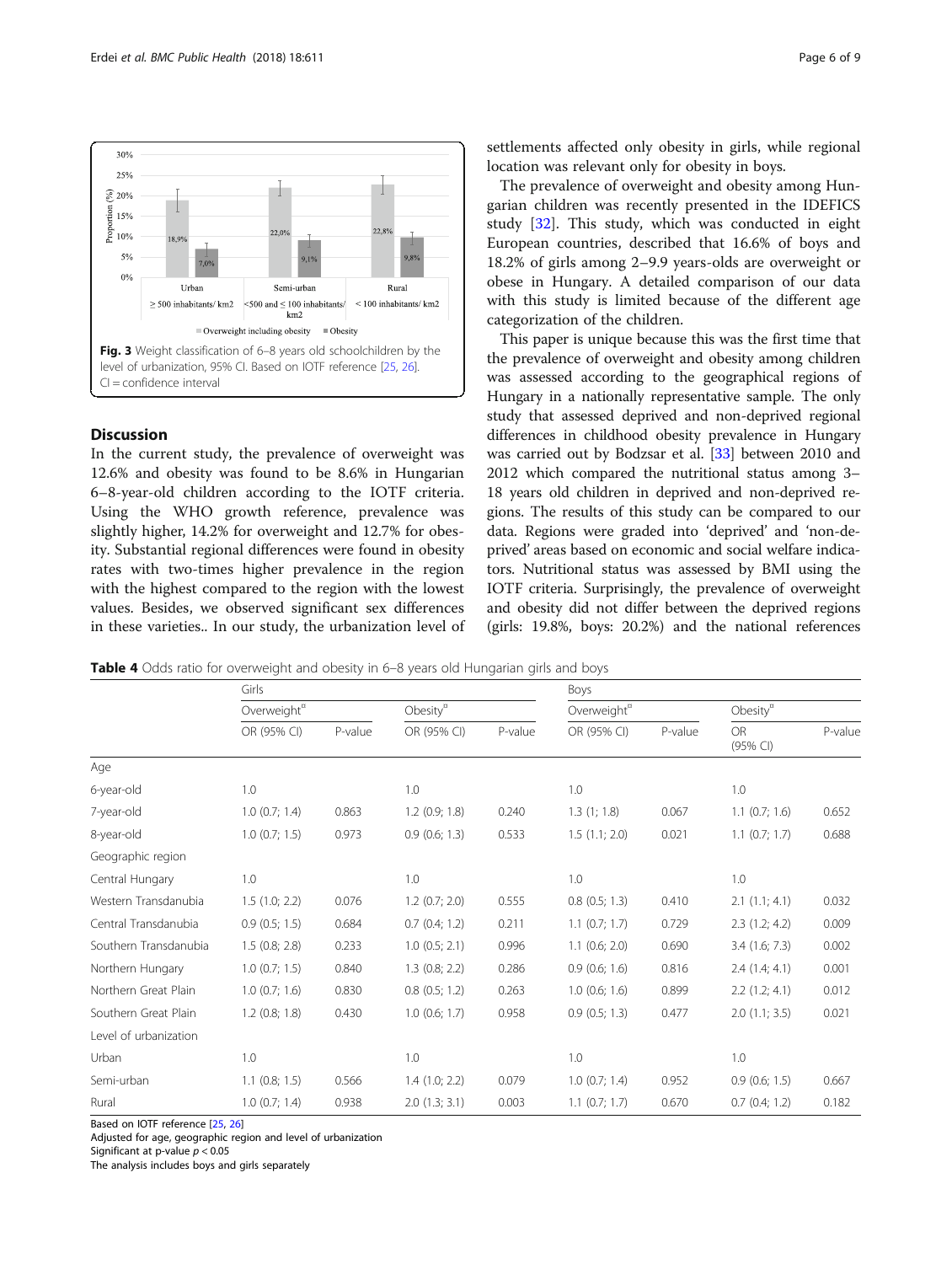(girls: 19.1%, boys: 21.5%), however they found difference in underweight. The authors did not explain this finding.

Interestingly, geographic distribution of obesity shown here was similar to the pattern observed earlier for obesity among Hungarian adults [\[34\]](#page-8-0). The prevalence rates both in adults and in children were the lowest in Central Hungary (26.8% (95% CI: 21.5, 33.0) for adults) and in Western Transdanubia (24.4% (95% CI: 15.0, 37.2) for adults). The prevalence of adult obesity was the highest in the Northern Great Plain (41.1% (95% CI: 31.04, 51.9)) and in Northern Hungary (33.6% (95% CI: 23.6, 45.3)). Obesity rate in our study was also high in Northern Hungary. The highest prevalence of childhood obesity, however, was found in Southern Transdanubia, but it did not appear to be high in adults. Many parents believe that obesity is an inherited problem, a genetic factor, which causes the excess weight gain, and do not consider how their own eating habits and the surrounding environment affect the lifestyle and, consequently, the weight status of their child [[35](#page-8-0)]. Although, genetic predisposition for obesity can certainly play a role, but the rapidly rising prevalence in childhood obesity suggests that other factors (e.g. intake of energy-dense foods that are high in sugar and/or fat, sedentary lifestyle, transportation, urbanization, low rate of breastfeeding, food processing, aggressive marketing to children etc.) contribute more significantly to this problem [\[11,](#page-7-0) [36](#page-8-0)–[39](#page-8-0)].

To explain the observed regional differences, we examined GDP per region. There is a growing evidence about an inverse association between GDP and the prevalence of overweight and obesity at country level [\[38\]](#page-8-0). In line with this, we observed the lowest prevalence of overweight and obesity in the region where GDP was the highest (19,532.7 USD per capita) and the highest prevalence rates in the area where GDP was one of the lowest (8286.8 USD per capita) [\[40\]](#page-8-0). Egger et al. have found similar results based on data coming from 175 countries [[41](#page-8-0)]. In this work GDP has been significantly associated with adult BMI. We know that economic growth, nutrition habits and environmental characteristics are interlinked [\[42\]](#page-8-0). For instance, population living in developed countries are more likely to be exposed to an obesogenic environment which usually leads to overconsumption. Consumption driven increases in GDP may be beneficial in the developing economies, but the detrimental impacts of the over-consumption they have created in wealthy countries are now becoming apparent. Another explanation could be behind this phenomenon that higher income seems to be related to healthier dietary patterns [\[43](#page-8-0)] in the developed countries.

Regional differences have been described in several other COSI countries: in Italy, Portugal, Serbia, Sweden, Malta, and Greece [[5](#page-7-0)–[8](#page-7-0), [44](#page-8-0)–[46](#page-8-0)]. The prevalence of obesity was twice as high in southern than in northern Italy. Interestingly, similar geographic gradient can be seen for a wide variety of pediatric health indicators such as education level, poverty or access to and efficiency of health services [[44\]](#page-8-0). A Portuguese study showed a higher risk of obesity in the islands region. It has been linked to a range of factors, including low levels of physical activity and a decline in the consumption of the traditional foods of the islands, such as fresh fish, meat, and local fruits and vegetables, which have been replaced with a high-energy-dense diet [\[7](#page-7-0)]. A study from Sweden also adds to existing evidence of a persisting north-south gradient in childhood obesity across Europe [\[5\]](#page-7-0). An examination described similar results in Serbia as in Italy and Sweden. Children from the northern part of the country were less likely to be overweight and obese than children from the south-central region of Serbia. Overweight and obesity were strongly associated with poor local community development and lower level of urbanization [\[6](#page-7-0)]. In Greece, there was a parallelism between regional differences and urbanization levels. Greece reported a higher risk of becoming obese for children in urban environments which might be due to differences in lifestyle and socioeconomic factors. The abrupt urbanization in Greece might have resulted in worsening living conditions in families moving to bigger cities from villages [\[46](#page-8-0)].

Concerning the impact of level of urbanization on overweight and obesity, we found higher prevalence rates in rural than in urban areas, although results were significant only for obesity in girls. Our findings are similar to that of other European countries, like Norway, Iceland, Sweden and Serbia [\[6](#page-7-0), [47](#page-8-0)–[49\]](#page-8-0). The prevalence of overweight and obesity is reverse in Portugal and Turkey in rural/urban areas [\[7](#page-7-0), [8\]](#page-7-0). We found more remarkable differences between the seven geographical regions than between urban, semi-urban and rural areas.

The multivariable analysis showed that, after controlling for the independent variables, few factors remained significant predictors of overweight and obesity, and that the relevance of factors differed by sex. Similar to our findings, the multivariable analysis was conducted separately by sex in the Swedish COSI study, where notable differences were described between boys and girls [\[5](#page-7-0)]. Concerning obesity, data from boys showed increased risk in rural and semi-urban areas compared to urban areas. In contrast, no urban-rural gradient was found in the prevalence of obesity in the data for girls. Authors described that parents are less likely to encourage sons to lose weight, perhaps because the ideal male body shape is more muscular [\[50\]](#page-8-0). Besides, maternal restriction of snacks is more common in case of daughters [[51\]](#page-8-0). Further reasons for this sex-effect on the differences in obesity prevalence is currently not well studied thus further research is needed to confirm the results and understand the underlying causes [\[52](#page-8-0), [53](#page-8-0)].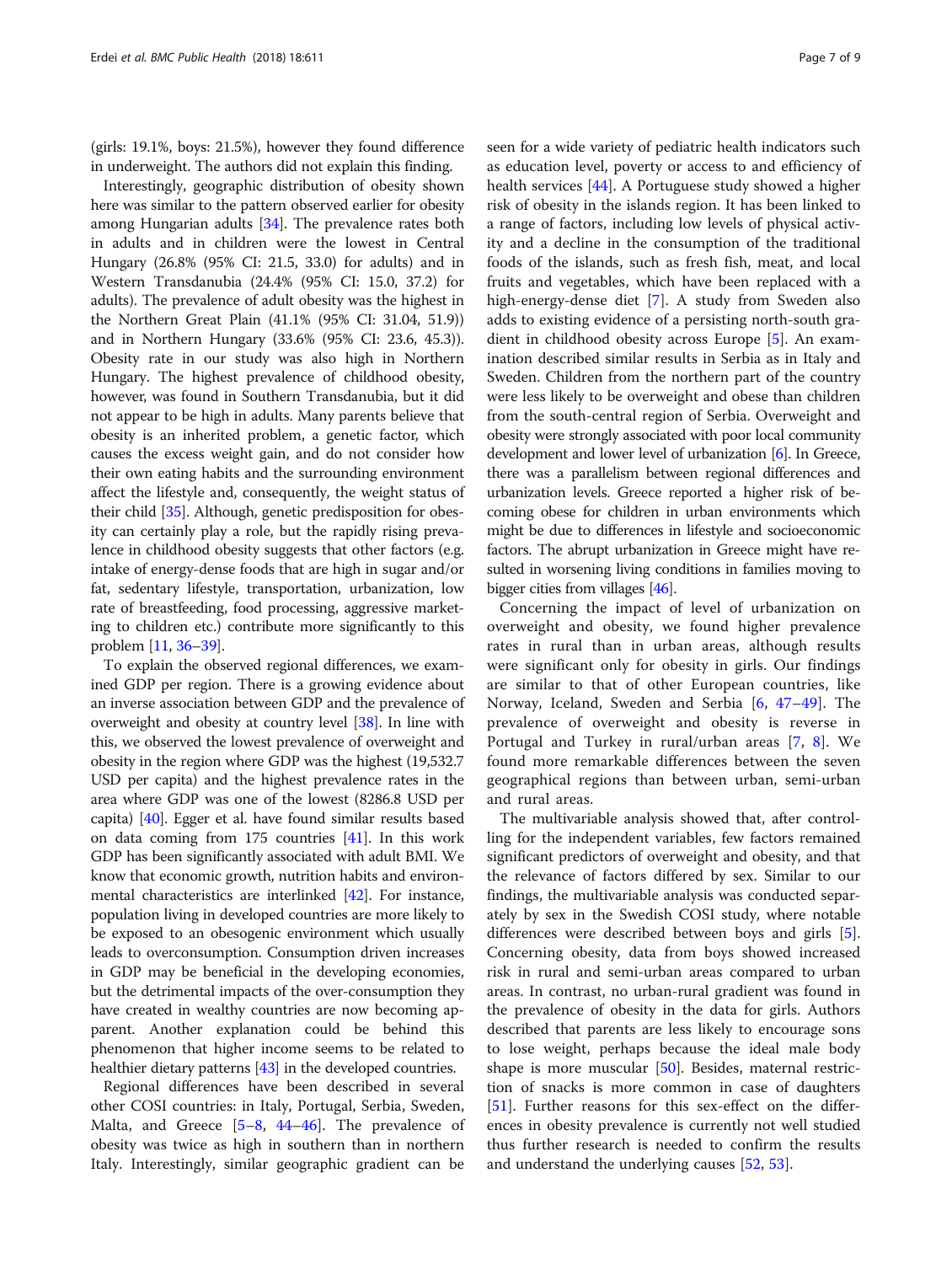<span id="page-7-0"></span>This study has a number of strengths and limitations. Strengths of our study include the large sample size, which is representative of 6–8-year-old children in the total population as well as the standardized weight and height measurements and the application of a consistent data collection protocol. A further strength is that using two different criteria enables other countries to make multiple comparisons. All measurements were conducted by trained personnel according to detailed standard operating procedures. Strengths include also that our study described the prevalence of overweight and obesity according to the seven geographical regions the first time. A limitation of the study is that we have no information about the SES status on individual level (e.g. parental education, family income) which could have helped us to deeper understand the observed differences.

# Conclusions

Overweight and obesity are emerging problems in Hungary. There are remarkable differences in the prevalence of obesity by sex between geographic regions. Policymakers and experts should design and implement targeted strategies to reduce regional inequalities. Besides, sex-specific varieties in obesity should be considered when an intervention is developed e.g. more effective parental education is needed for families with overweight male children. Finally, further research is needed to confirm our results and, particularly, to expand the knowledge and understand the causes behind observed sex differences.

#### Abbreviations

BMI: Body Mass Index; COSI : Childhood Obesity Surveillance Initiative; GDP: Gross Domestic Product; IOTF: International Obesity Task Force; SES: Socioeconomics status; WHO: World Health Organization

#### Acknowledgements

The authors gratefully acknowledge all the support from the school nurses, children and teachers for their participation in this study. The authors also wish to thank the National Institute of Pharmacy and Nutrition workers who helped conducting the survey. We are also very grateful to the Hungarian School Sport Federation for providing the equipments for the measurements.

#### Funding

The study was partially supported by the WHO Regional Office for Europe (Biannual Collaborative Agreement 2016/2017).

#### Availability of data and materials

Researchers interested in the data from this study may contact corresponding author Gergő Erdei at erdei.gergo@ogyei.gov.hu.

#### Authors' contributions

GE drafted the manuscript and supported the data collection. AVK was principal investigator for COSI Hungary. MB and ÉI conducted the statistical analyses. BN was contributor in writing the manuscript. CSK, EM, ESN, and ZCS crucially revised the manuscript. All authors interpreted the data, participated in critical revision of the paper and approved the final submitted version.

#### Ethics approval and consent to participate

The COSI protocol is in accordance with the International Ethical Guidelines for Biomedical Research Involving Human Subjects [[22](#page-8-0)]. Study protocol was approved by the National Scientific and Research Ethics Committee of the

Medical Research Council (61158–2/2016/EKU) including the opt-out consent approach.

An opt-out consent approach was used, so if the parents did not want their children to participate in the study, they would get in touch with the research team. Parents were informed about the survey by an information sheet which were sent home with the children together with the consent form. The consent form had to be returned only if parents did not want their children to participate in the study.

#### Competing interests

The authors declare that they have no competing interests.

# Publisher's Note

Springer Nature remains neutral with regard to jurisdictional claims in published maps and institutional affiliations.

#### Author details

<sup>1</sup>School of PhD Studies, Doctoral School of Pathological Sciences, Health Science Research, Semmelweis University, 26 Üllői Street, Budapest 1085, Hungary. <sup>2</sup> Division of Nutrition, National Institute of Pharmacy and Nutrition 3 Zrínyi Street, Budapest 1051, Hungary. <sup>3</sup>Department of Dietetics and Nutrition Sciences, Faculty of Health Sciences, Semmelweis University, 17 Vas Street, Budapest 1088, Hungary.

### Received: 6 October 2017 Accepted: 1 May 2018 Published online: 09 May 2018

#### References

- 1. Lobstein T, Jackson-Leach R, Moodie ML, Hall KD, Gortmaker SL, Swinburn BA, et al. Child and adolescent obesity: part of a bigger picture. Lancet. 2015; [https://doi.org/10.1016/S0140-6736\(14\)61746-3.](https://doi.org/10.1016/S0140-6736(14)61746-3)
- 2. Maggio AB, Martin XE, Gasser CS, Gal-duding C, Beghetti M, Farpour-Lambert NJ, et al. Medical and non-medical complications among children and adolescents with excessive body weight. BMC Pediatr. 2014;14:232.
- 3. World Health Organization. Global Status Report on Non-Communicable Diseases 2010. [http://www.who.int/nmh/publications/ncd\\_report2010/en/](http://www.who.int/nmh/publications/ncd_report2010/en). Accessed 5 Dec 2017.
- 4. European Union EU Action Plan on Childhood Obesity 2014–2020. 2014. <http://www.thehealthwell.info/node/748993>. Accessed 4 Sept 2017.
- 5. Sjöberg A, Moraeus L, Yngve A, Poortvliet E, Al-Ansari U, Lissner L. Overweight and obesity in a representative sample of schoolchildren exploring the urban-rural gradient in Sweden. Obes Rev. 2011;12:305–14.
- 6. Djordjic V, Radisacljevic S, Milanovic I, Bozic P, Grbic M, Jorga J, et al. WHO European childhood obesity surveillance initiative in Serbia: a prevalence of overweight and obesity among 6-9-year-old school children. J Pediatr Endocrinol Metab. 2016; [https://doi.org/10.1515/jpem-2016-0138.](https://doi.org/10.1515/jpem-2016-0138)
- 7. Rito A, Wijnhoven TM, Rutter H, Carvalho MA, Paixão E, Ramos C, et al. Prevalence of obesity among Portuguese children (6-8 years old) using three definition criteria: COSI Portugal, 2008. Pediatr Obes. 2012;7:413–22.
- 8. Hilal Ö, Ayse T. Turkey childhood (ages 7–8 ) obesity surveillance initiative (COSI-TUR). Ankara, 2014. [http://beslenme.gov.tr/content/files/yayinlar/dis\\_](http://beslenme.gov.tr/content/files/yayinlar/dis_yayinlar/cosi_ing.pdf) [yayinlar/cosi\\_ing.pdf](http://beslenme.gov.tr/content/files/yayinlar/dis_yayinlar/cosi_ing.pdf). Acessed 06 Sept 2017.
- 9. Liu J, Bennett KJ, Harun N, Probst JC. Urban-rural differences in overweight status and physical inactivity among US children aged 10-17 years. J Rural Heal. 2008;24:407–15.
- 10. Lutfiyya MN, Lipsky MS, Wisdom-Behounek J, Inpanbutr-Martinkus M. Is rural residency a risk factor for overweight and obesity for U.S. children? Obesity (Silver Spring). 2007;15:2348–56.
- 11. Boehmer TK, Lovegreen SL, Haire-Joshu D, Brownson RC. What constitutes an obesogenic environment in rural communities? Am J Health Promot. 2006;20:411–21.
- 12. Liese AD, Weis KE, Pluto D, Smith E, Lawson A. Food store types, availability, and cost of foods in a rural environment. J Am Diet Assoc. 2007;107:1916–23.
- 13. Gustafson A, Jilcott Pitts S, McDonald J, Ford H, Connelly P, Gillespie R, et al. Direct effects of the home, school, and consumer food environments on the association between food purchasing patterns and dietary intake among rural adolescents in Kentucky and North Carolina, 2017. Int J Environ Res Public Health. 2017;14(10):1255. [https://doi.org/10.3390/ijerph14101255.](https://doi.org/10.3390/ijerph14101255)
- 14. Hill JL, You W, Zoellner JM. Disparities in obesity among rural and urban residents in a health disparate region. BMC Public Health. 2014;14:1051. [https://doi.org/10.1186/1471-2458-14-1051.](https://doi.org/10.1186/1471-2458-14-1051)